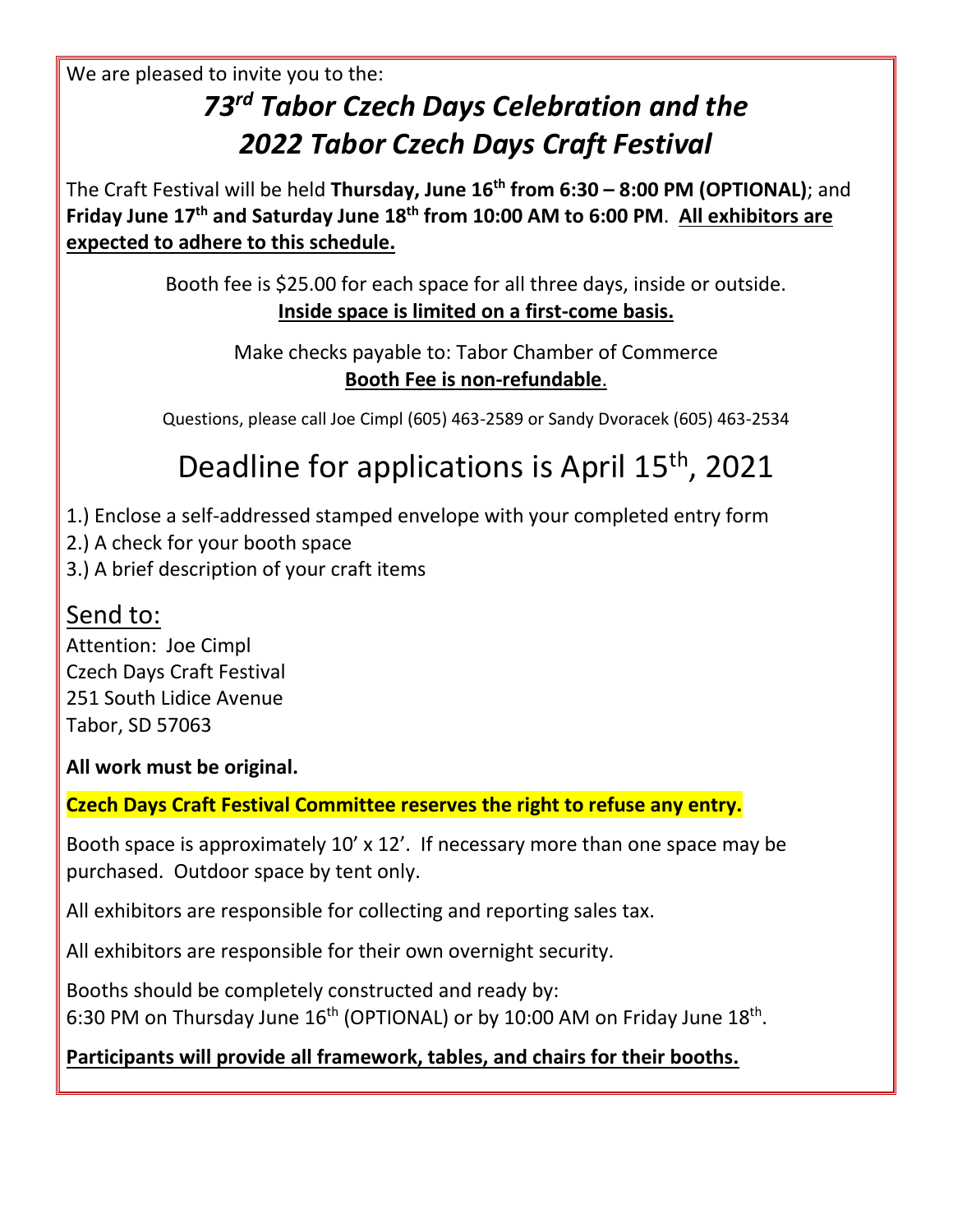Czech Days Craft Festival will close at 6:00 PM on Saturday June 18<sup>th</sup>, each participant agrees to remove their booth and clean their area. It is the vendor's responsibility to transport merchandise to their booth site.

No person or organization involved with the Town of Tabor or Czech Days assumes any responsibility for inclement weather, accidents, or stolen or lost property.

Czech Days Craft Festival reserves the right to refuse booth space to any individuals who do not comply with the rules and regulations of the Festival. Submission of entry to the 2021 Czech Days Craft Festival indicates agreement to the conditions set forth in this announcement.

Thank you,

Joe Cimpl and Sandy Dvoracek Craft Festival Committee